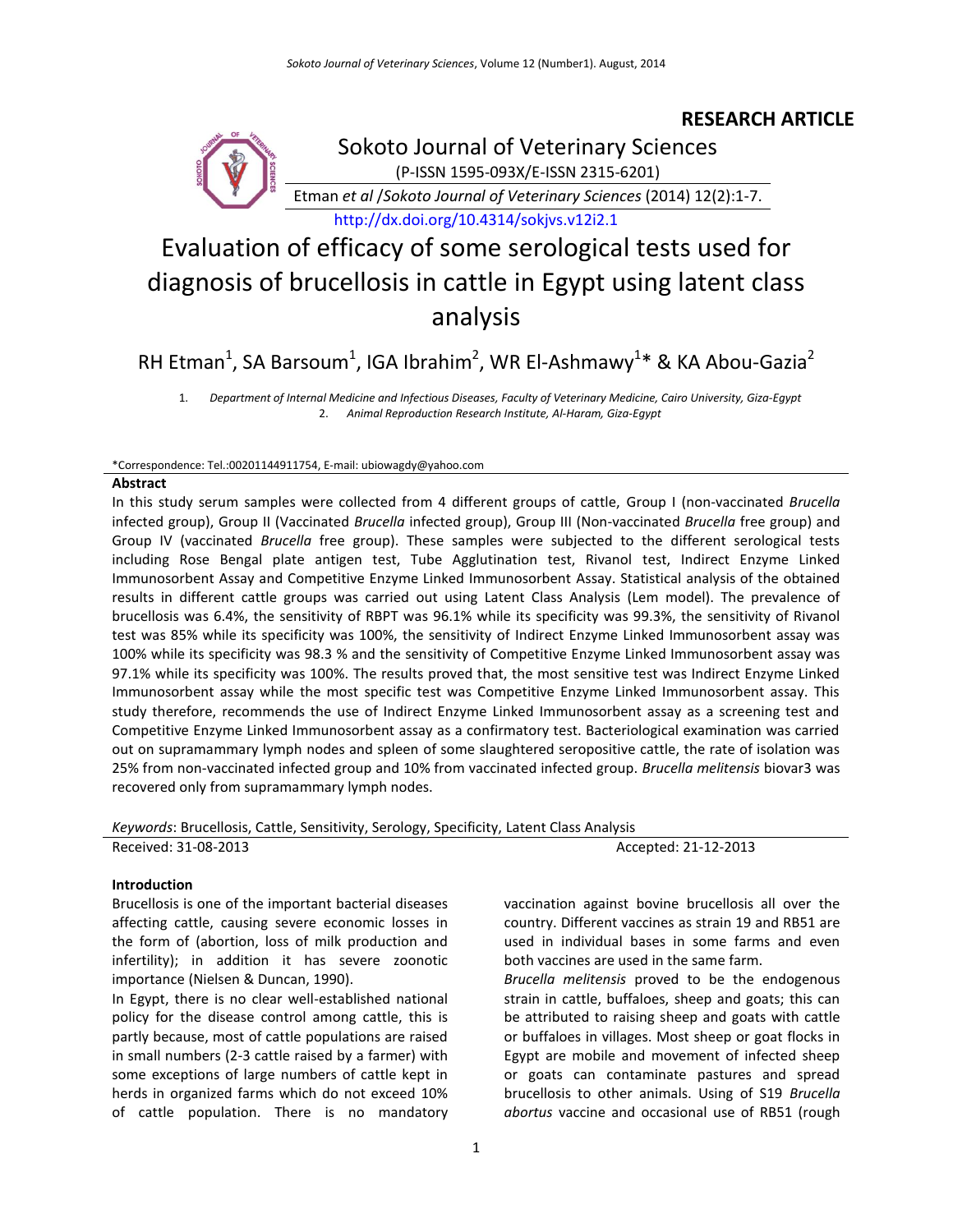strain of *Brucella abortus* vaccine) is the main cause of domination of *Brucella melitensis* rather than *Brucella abortus* among different animal species in Egypt (Alton *et al.,* 1988; Corbel, 2006).

Diagnosis of brucellosis depends on either direct diagnosis through isolation and identification of the causative microorganisms from infected animals showing abortion, stillbirth and retained placenta or indirect diagnosis through the using of serological tests such as [Rose Bengal (RBPT), Rivanol, Tube agglutination test (TAT), indirect Enzyme linked Immunosorbent Assay (iELISA) and competitive Enzyme linked Immunosorbent Assay (cELISA)]. The problem in diagnosis of brucellosis in Egypt is that, there is no clear data for most vaccinated herds, also the haphazard use of different vaccines in the same farm and overlapping between free and infected areas.

In this study, Latent Class Analysis (LCA) used to evaluate the efficacy of different serological tests in absence of gold standard in different cattle groups in the form of determination of sensitivity and specificity of each serological test and also the prevalence of the disease.

# **Materials and methods**

Four hundred adult dairy cattle age 3-6 years were used in the study. These cattle were classified into 4 groups, Group I (non-vaccinated *Brucella* infected group), Group II (vaccinated *Brucella* infected group), Group III (non-vaccinated *Brucella* free group) and Group IV (vaccinated *Brucella* free group). A total of 400 serum samples (100 samples from each group) were collected according to MacMillan (1990). Samples for bacteriological examination were obtained from spleen and supramammary lymph nodes of 26 slaughtered seropositive cattle. Antigens for Rose Bengal, Tube Agglutination and Rivanol tests were obtained from Veterinary Serum and Research Institute, Abassia, Cairo, Egypt. Reagents used for Indirect Enzyme Linked Immunosorbent Assay and Competitive Enzyme Linked Immunosorbent Assay were kindly obtained from Veterinary Laboratory Agency, New Haw, Addleston, Surrey KT15 3NB United Kingdom.

Clinical examination was carried out to detect clinical findings suggestive for brucellosis in different cattle groups while serological diagnosis was carried out on serum samples using Rose Bengal test, Tube Agglutination Test and Rivanol test according to Alton *et al.* (1988). Indirect Enzyme Linked Immunosorbent Assay and Competitive Enzyme Linked Immunosorbent Assay according to OIE

(2008). Bacterial isolation and identification was carried according to Alton *et al.* (1988)

Statistical analysis was carried out using Latent Class Analysis (LCA) to determine the prevalence of the disease, sensitivity and specificity of each test used in the absence of gold standard. This was carried out by Lem Statistical Model according to Vermunt (1997).

# **Result**

The rate of *Brucella* infection was shown in table 1. Group I examined serologically using RBPT as screening test revealed that 17% of the examined cattle were positive and 83% were negative, using TAT for confirmation of the for mentioned seropositive samples 16 animals out of 17 seropositive samples were positive. The serologically positive cattle were subjected to bacteriological examination of samples obtained from spleen and supramamary lymph nodes. *Brucella melitensis* biovar3 was isolated only from supramamary lymph nodes of four cattle. Group II examined serologically using RBPT as screening test revealed that 10% of the examined cattle were positive and 90% were negative, using TAT for confirmation of the formentioned seropositive samples, all seropositive samples with RBPT were also positive with TAT. The serologically positive cattle were subjected to bacteriological examination

*Brucella melitensis* biovar3 was isolated only from supramammary lymph node of only one cattle. Group III examined serologically using RBPT as screening test. All serum samples examined were negative for RBPT. Group IV examined serologically using RBPT as screening test. All serum samples examined were negative for RBPT.

Table 2 showed that, out of the examined 400 serum samples collected from different cattle herds with or without history of brucellosis and/or not vaccinated, 27 samples were positive with RBPT (6.75%), 22 samples were positive with Rivanol (5.5%), 32 samples were positive with iELISA (8%) and 26 samples were positive with cELISA (6.5%).

Statistical analysis of the obtained results in different cattle herds with or without history of brucellosis and/or not vaccinated using latent class analysis (LEM model) table 3 showed that, the prevalence of the disease was 6.4%, the sensitivity of RBPT was 96.1% while its specificity was 99.3%%, the sensitivity of Rivanol test was 85 % while its specificity was 100 %, the sensitivity of iELISA was 100% while its specificity was 98.3 % and the sensitivity of cELISA was 97.1 % while its specificity was 100 %.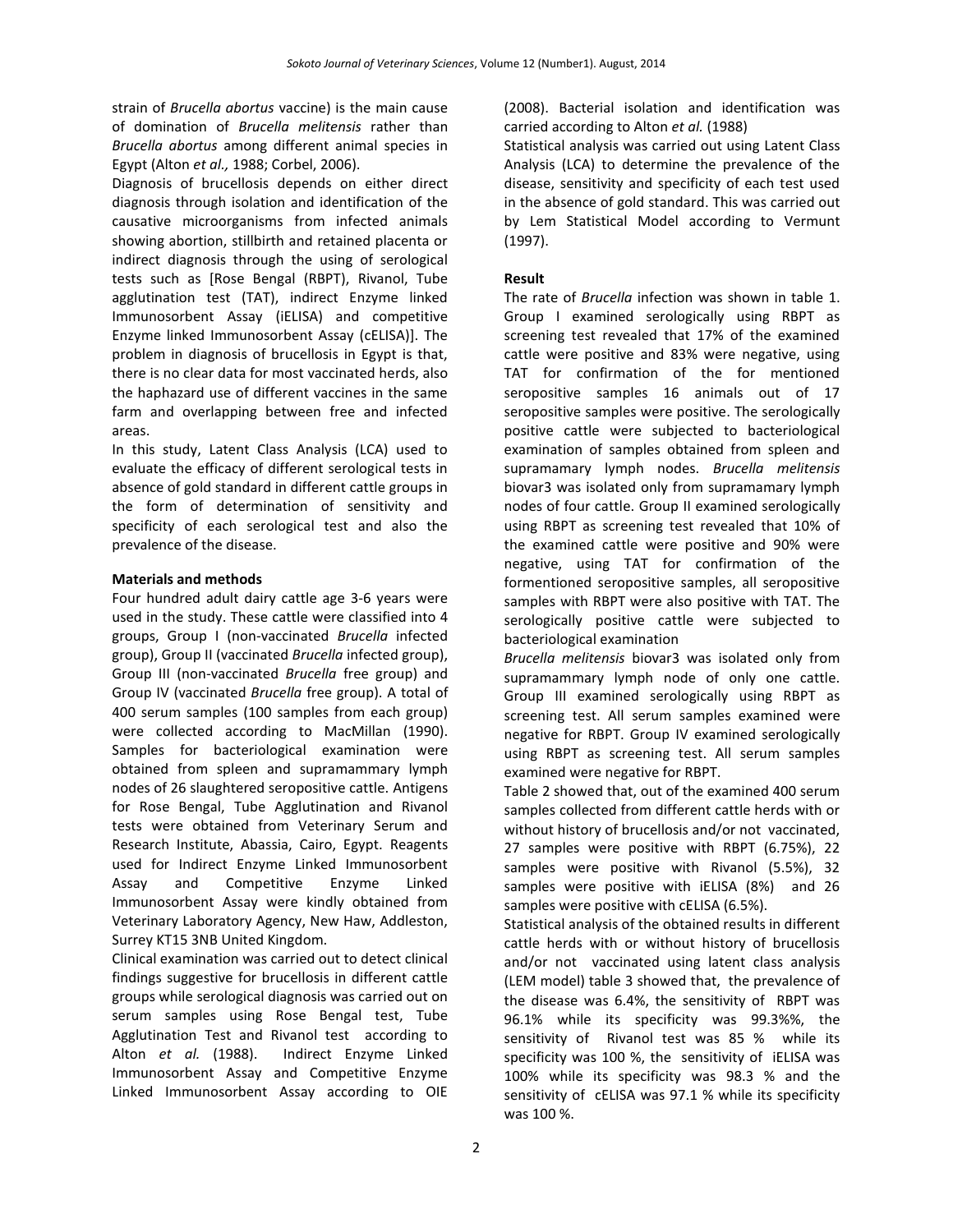| Clinical | Group | Number | Vaccination        | Serological status |          |            |          | Bacteriological<br>culture |          |
|----------|-------|--------|--------------------|--------------------|----------|------------|----------|----------------------------|----------|
| picture  |       |        | status             | <b>RBPT</b>        |          | <b>TAT</b> |          |                            |          |
|          |       |        |                    | Examined           | Positive | Examined   | Positive | Examined                   | Positive |
| Present  |       | 100    | Non-<br>vaccinated | 100                | 17       | 17         | 16       | 16                         | 4        |
| Present  | Ш     | 100    | Vaccinated         | 100                | 10       | 10         | 10       | 10                         |          |
| Absent   | Ш     | 100    | Non-<br>vaccinated | 100                | 0        | -          | -        |                            |          |
| Absent   | IV    | 100    | Vaccinated         | 100                | 0        | -          | -        | $\overline{\phantom{a}}$   | -        |

#### **Table 1**: Rate of *Brucella* infection in different groups

**Table 2:** Results of different serological tests used for diagnosis of brucellosis in all serum samples examined from different cattle herds

| <b>Test</b>   | No. of examined cattle | No. of positive | %    |
|---------------|------------------------|-----------------|------|
| <b>RBPT</b>   | 400                    | 27              | 6.8% |
| Rivanol       | 400                    | 22              | 5.5% |
| <b>iELISA</b> | 400                    | 32              | 8.0% |
| <b>CELISA</b> | 400                    | 26              | 6.5% |

**Table 3**: Results of sensitivity, specificity and prevalence of brucellosis using different serological tests in absence of gold standard in the examined herds

| Test        | Sensitivity | Specificity |
|-------------|-------------|-------------|
| <b>RBPT</b> | 96.1%       | 99.3%       |
| Rivanol     | 85%         | 100%        |
| iELISA      | 100%        | 98.3%       |
| cELISA      | 97.1%       | 100%        |

Prevalence of the disease 6.4%

# **Discussion**

The efficacy of any diagnostic test is determined through estimation of the diagnostic sensitivity and specificity. The status of the disease is determined by the prevalence which means the frequency of the disease in a population (Thrusfield, 2003)

Routine serological tests i.e RBPT as screening test and TAT as confirmatory test were carried out according to Stemshorn *et al.* (1985), MacMillan, (1990), Ibrahim *et al.* (1993) and Corbel (2006). The obtained results were confirmed by bacteriological examinations on supramammary lymph nodes and spleen collected from some slaughtered seropositive cattle.

The rate of infection with brucellosis was higher in infected non-vaccinated group (16%) than that vaccinated infected group which reached 10%. Therefore, the study could conclude that, the reduced percentage of infection with brucellosis may be due to calfhood vaccination with S 19 Brucella abortus *vaccine,* and this agree with the results obtained by Alton *et al.* (1988); Corbel, (2006); Peniche *et al.* (2008). All *Brucella* isolates were recovered from supramammary lymph nodes which indicate that the most important site for isolation of brucellosis in cattle is the supramamary lymph nodes. That agrees with the results obtained by Alton *et al.* (1988), Mayfield *et al.* (1990) and Corbel (2006). Bacteriological examination of the samples obtained from supramammary lymph nodes from group I revealed that out of 16 seropositive cattle only 4 (25%) samples were positive bacteriologically while in vaccinated infected group II out of 10 seropositive cattle only one(10%) cattle was positive bacteriologically. We could conclude that bacteriological isolation of *Brucella* has low sensitivity for detection of infected animals which explained why some of the slaughtered seropositive animals failed to reveal any *Brucella* isolates. But Refai (2002), Samaha *et al.* (2008) and Gwida *et al.* (2010) have reported bacteriological isolation of *Brucella* to be highly specific. Negative bacteriological isolation for brucellosis doesn't mean that the animal is not infected and this may be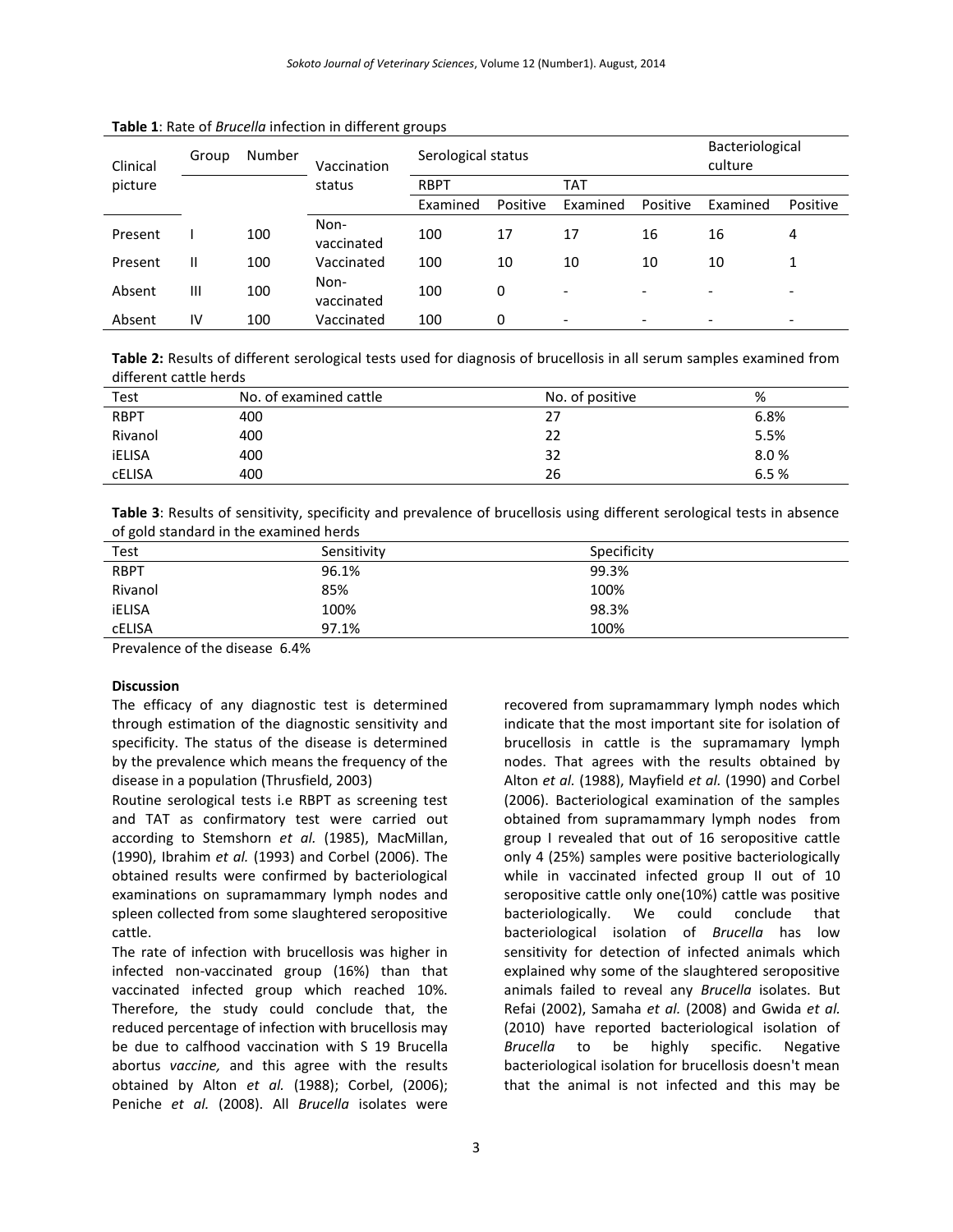attributed to either the absence of the bacterium in the cultured tissues or insufficient numbers of the microorganism, also the process of isolation is not always practicable especially in living animals and microbiological culture take long duration (days to weeks) to produce a result, making the process of isolation impractical for field testing or testing where livestock health authorities must make immediate decisions, (Alton *et al.*, 1988; Refai, 2002; Samaha *et al.,* 2008). All the isolated strains were *Brucella melitensis* biovar3 which is considered as an active *Brucella* infection in tested cattle. These results revealed that the most common isolated strain from cattle was *Brucella melitensis* biovar3. This finding is consistent with reports of *Brucella melitensis*, particularly biovar3, being the main cause of brucellosis in animals and humans in many countries including Egypt, (Nielsen & Gall, 1998) and Samaha *et al.* (2008) who attributed that increased prevalence of *Brucella melitensis* biovar3 in cattle in Egypt is due to raising sheep and goats with cattle or buffaloes in villages, also most sheep and/or goat flocks in Egypt are mobile. Movement of infected sheep and/or goats can contaminate pastures and spread brucellosis to other animals (e.g., cattle or buffaloes) in other herds or areas. This movement is a major risk factor for failure of brucellosis eradication programs. Elimination or control of infection in sheep and goat flocks can reduce spread of the disease in cattle and buffaloes.

Studying the evaluation of the efficacy of RBPT, Rivanol, iELISA and cELISA tests for diagnosis of brucellosis in different groups. Some animals gave negative results in the conventional screening test (RBPT) while it gave positive results with iELISA and/or cELISA tests. It was assumed to be false positive reactors where in fact it may be brucellosis in early stage of infection detected by ELISAs due to their higher sensitivities these were reported by Nielsen & Gall (1998).

The traditional approaches for evaluation of sensitivity and specificity of diagnostic tests comprise presence of gold standard or the use of a reference test (test represented true disease status). The gold standard in diagnosis of brucellosis is the bacterial isolation which is often unsuccessful. This may be attributed to, the absence of the bacterium in the cultured tissues or insufficient numbers of the microorganism, also the process of isolation is not always practicable especially in living animals and the microbiological culture take long duration (days to weeks) to produce a result, making the process of isolation impractical for field testing, (Alton *et al.* 1988; Refai, 2002; Corbel, 2006; Samaha, *et al.* 2008)**.** Therefore we used Latent Class Analysis (LCA) which is a mathematical technique that uses a statistical model to relate unobserved (latent) conditions to multiple diagnostic test results. LCA models the probability of each combination of test results conditionally on the latent class (infected or non-infected). From these probabilities, the sensitivity and specificity of all tests included in the model can be estimated (Boelaret *et al.,* 1999; Goetghebeur, 2000; Bajani *et al*., 2003; Pepe & Janes*,* 2007; Engel *et al.*, 2008).

Statistical analysis of the obtained results in nonvaccinated cattle with high rate of infection (group I) using LCA (Lem model). The higher sensitivity of iELISA test (100%) may be due to the using of polyclonal anti-bovine IgG (H&L) chain specificity conjugate which causes enhanced detection of both IgM and IgG antibodies as reported by Abalos *et al.* (1997) and Poester *et al.* (1997). The principal requirement of any screening assay is that it must be diagnostically sensitive as possible in order to ensure that all true serological reactors are detected. The obtained results revealed that, iELISA test has higher sensitivity (100%) than the other tests (Rivanol, RBPT and cELISA), therefore we can recommended that iELISA test could be used as screening test for diagnosis of brucellosis in non-vaccinated herd with high rate of infection**.** This agrees with the results obtained by Saravi *et al.* (1995), Marino *et al.* (1997) and Nielsen and Yu (2010). The current British Brucellosis Surveillance Strategy uses iELISA method to screen cattle herds "ELISAs are sensitive, detect all stages of the infection, easy to perform, to automate, produce objective results, rapidly lend themselves to Quality Assurance Programmes, and can cut the cost of staff training due to the universality of the ELISA method for different applications" (McGiven *et al*., 2003). The highest specificity in case of cELISA is due to using of specific monoclonal antibodies as a conjugate which has the ability to compete with other non specific antibodies and attach to certain specific epitopes on sLPS antigen (Philo & Edwards (2002); Godfroid *et al.,* (2010); Nielsen & Yu (2010). The highest specificity in case of Rivanol test is due to precipitation of IgM antibodies using Rivanol solution to exclude the non specific reactors and detect only IgG antibodies (Alton *et al*., 1988). Due to high specificity of cELISA (100%) we could recommended it as confirmatory test on seropositive animals using iELISA as a screening test in order to exclude the non specific reactors and this agree with the results obtained by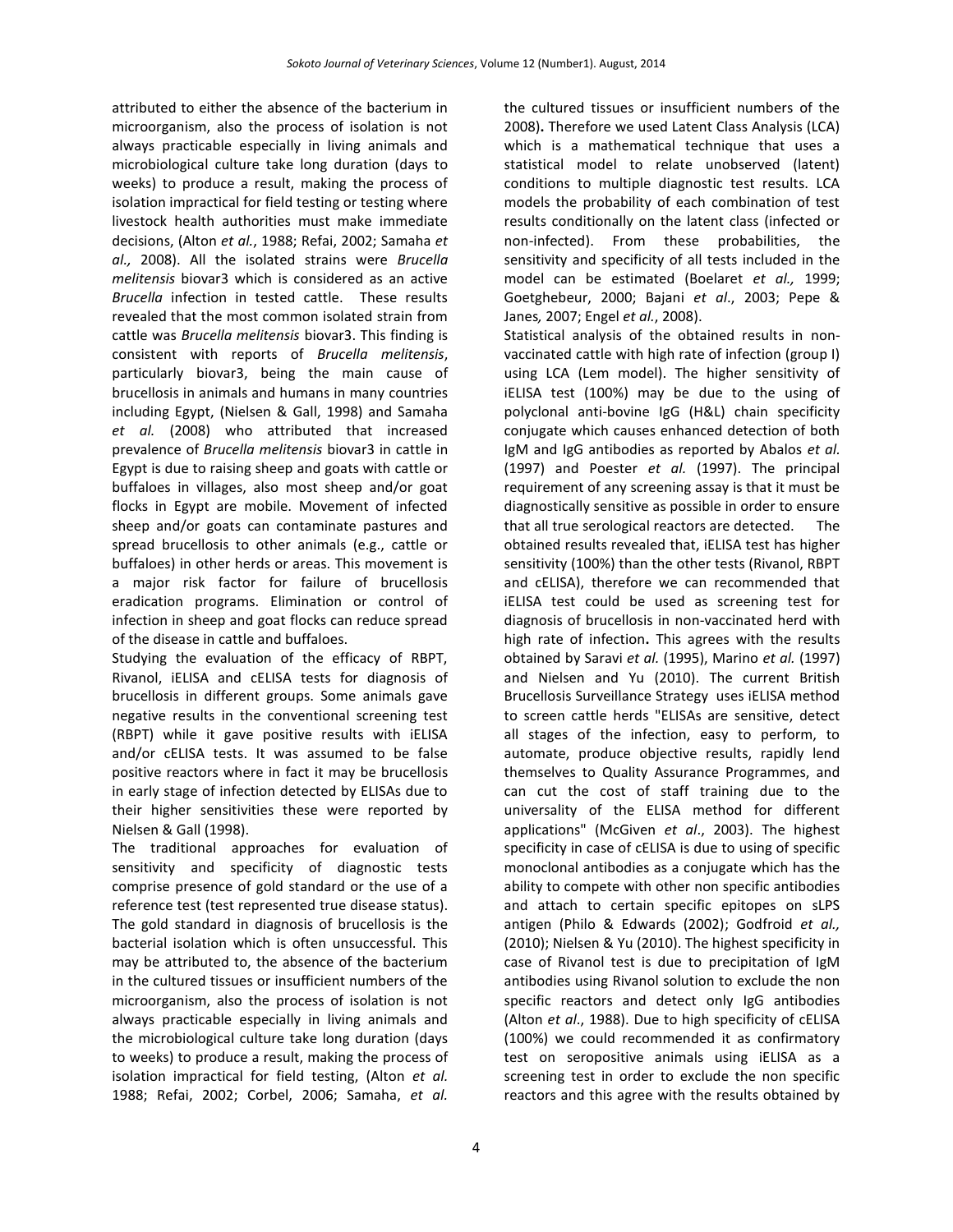Marino *et al.* (1997) and Nielsen and Yu (2010). cELISA has both high diagnostic specificity (100%) and sensitivity (98.8%) but Rivanol has high diagnostic specificity (100%) and low diagnostic sensitivity (86.47%). The confirmatory tests must demonstrate high level of diagnostic specificity and maintain effective diagnostic sensitivity in order to decrease the number of false positive reactors to the minimal levels (Saravi *et al.*, 1995; Poester *et al.*, 1997). Therefore cELISA is more efficient than Rivanol test as a confirmatory test in diagnosis of brucellosis in cattle herds with high prevalence of infection.

Studying the evaluation of the different serological tests used for diagnosis of brucellosis in vaccinated herd with high rate of infection (group II), Some animals gave positive results in the conventional test (RBPT) but were negative to iELISA and/or cELISA. It was assumed to be in fact that ELISA failed to diagnose brucellosis. This reaction could be due to the presence of residual antibodies from the use of *Brucella abortus* S19 vaccine, the same results obtained by Nielsen & Gall (1998).

Statistical analysis of the obtained results in vaccinated cattle with high rate of infection (group II) using LCA (Lem model). ELISA technique is a fast diagnostic method that enables a large number of samples to be tested at a relatively low cost. The higher sensitivity of ELISA tests may be due to the ability of ELISA to detect infected animals in early stages of infection and also the ability to detect lower antibody titers (Abalos *et al.,* 1997; Peraza *et al.*, 1997). cELISA gave negative results on some serum samples collected from vaccinated non infected cattle although these serum samples gave positive results by other serological tests (RBPT and iELISA). The positivity of other serological tests from our point of view can be attributed to the remaining of antibody titer against S19 *Brucella abortus* vaccine this result agree with the result obtained by Nielsen & Gall (1998), while the higher specificity of cELISA as mentioned by Philo & Edwards (2002) is due to cELISA is based on labeled mouse monoclonal antibodies that differentially compete with antibodies against Strain 19 vaccination and fieldstrain of *B. abortus* for a specific antigenic determinant on the outer cell wall of the bacterium. Antibodies produced in response to Strain 19 vaccine compete poorly with the monoclonal antibody; while antibodies produced following field strain *B. abortus*  infection compete strongly with the monoclonal antibody. In the vaccinated infected group II with high prevalence of infection (9%), iELISA and cELISA showed high sensitivity, while cELISA showed also high specificity. This study therefore, recommended the use of iELISA as screening test and cELISA as confirmatory test, the results agree with the results obtained by Saravi *et al.* (1995) who stated that, screening tests must be highly sensitive in order to reduce the number of false negative animals and confirmatory tests must demonstrate high level of diagnostic specificity and maintain effective diagnostic sensitivity in order to decrease the number of false positive reactors to the minimal levels.

The results showed that, among sera collected from the different cattle herds with or without history of brucellosis and/or not vaccinated represented in the 4 previously mentioned groups, the most sensitive test was the iELISA while the most specific test was cELISA**.** 

In conclusion, the study could conclude that, the use of iELISA to detect truly infected animals (sensitivity) and cELISA to exclude truly non infected (specificity) appeared to be of most importance. The absence of clear mandatory vaccination program against brucellosis and the use of different vaccines with different doses necessitates the use of these 2 tests together in Egyptian condition.

# **Acknowledgement**

We would like to thank Dr. Judy Stack MSB in FAO/WHO Collaborating Centre for Reference and Research on Brucellosis, OIE Reference Laboratory for Brucellosis, Brucellosis National Reference Laboratory, Animal Health and Veterinary Laboratories Agency (AHVLA), Dept of Bacteriology New Haw, Addlestone, Surrey, KT15 3NB for the helpful collaborations through providing us with the diagnostic kits, antigens and helpful advice to complete my research.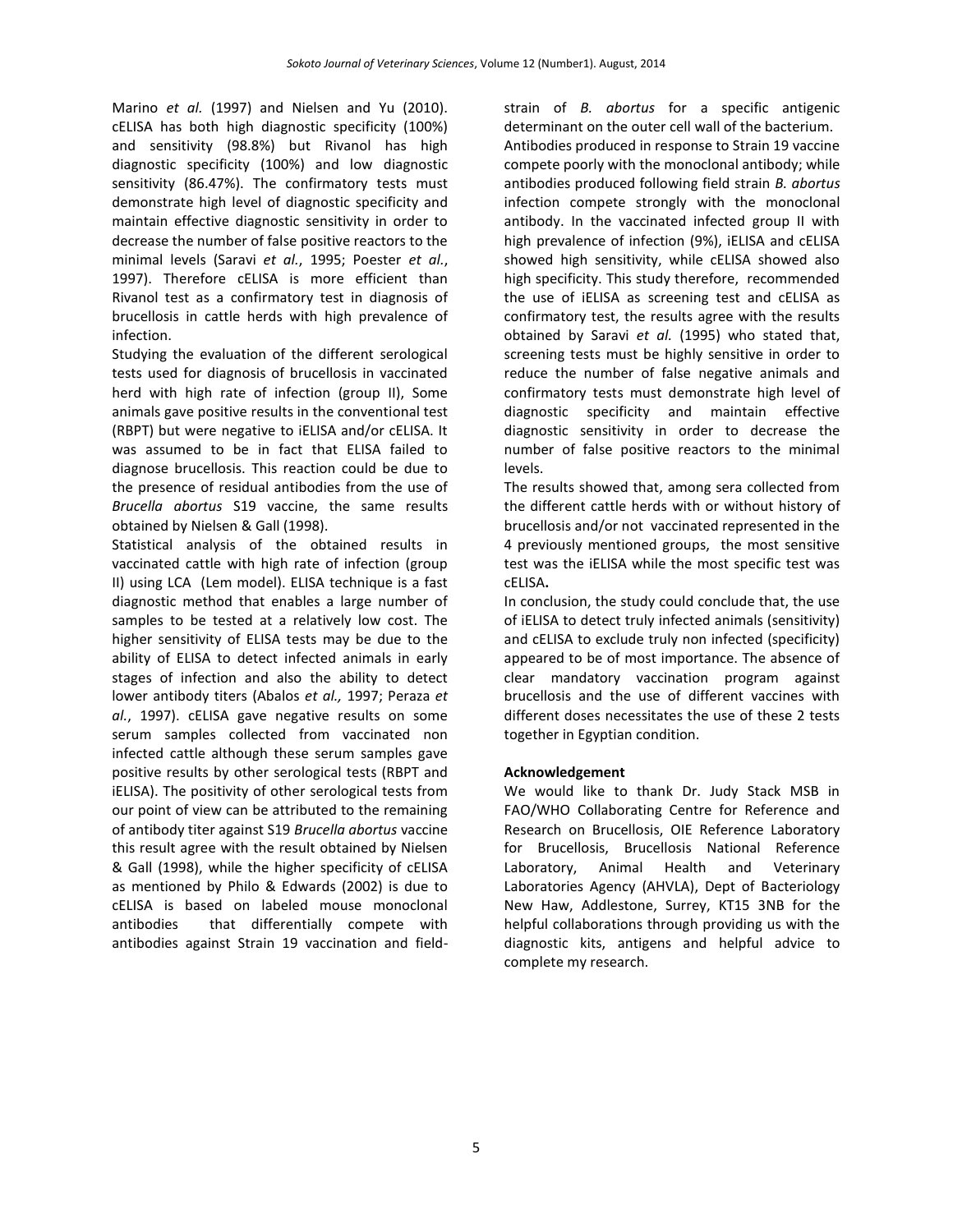### **References**

- Abalos P, Pinochet L, Ibarra L & Navia F (1997). Use of an indirect enzyme linked immunosorbent assay for the diagnosis and epidemiological studies of *Brucella abortus* in Chile. Diagnosis and Epidemiology of Animal Diseases in Latin America, Proceedings of the Final Research Coordination Meetings of FAO/IAEA/SIDA, Pp 49-54.
- Alton GG, Jones LM, Angus RD & Verger JM (1988). Techniques for the brucellosis laboratory. Paris: Institut National de la Recherche Agronomique 147, rue de l'Universite, 1st edition. 75007 Paris, Pp 1-200.
- Bajani MD, Ashford DA, Bragg SL, Woods CW, Aye T, Spiegel RA, Plikaytis BD, Perkins PA, Phelan M, Levett PN & Weyant RS (2003). Evaluation of four commercially available rapid serologic tests for diagnosis of leptospirosis. *Journal of Clinical Microbiology*, **41**(2): 803–809.
- Boelaret M, Aoun K, Liinev J, Goetghebeur E & Van Der Stuyft P (1999). The potential of Latent Class Analysis in diagnostic test validation for canine *Leishmania infantum* infection. *Epidemiology and Infection*, **123**(3): 499- 506.
- Bronsvoort BM, Koterwas B, Land F, Handel IG, Tucker J, Morgan KL, Tanya VN, Abdoel TH & Smits HL (2009). Comparison of a Flow Assay for Brucellosis Antibodies with the Reference cELISA Test in West African Bos indicus. *PLoS ONE*, **4**(4): e5221.
- Corbel MJ (2006). Brucellosis in humans and animals. WHO Liberary Cataloguing- in- Publication data, produced by WHO in collaboration with FAO of the United States and World Organization of animal health, Pp 28-31.
- Engel B, Buist W, Orsel K, Dekker A, Clercq K, Grazioli S & Roermund H, (2008). A Bayesian evaluation of six diagnostic tests for footand-mouth disease for vaccinated and nonvaccinated cattle. *Preventive Veterinary Medicine,* **86**(1-2): 124–138.
- [Goetghebeur E,](http://www.ncbi.nlm.nih.gov/sites/entrez?Db=pubmed&Cmd=Search&Term=%22Goetghebeur%20E%22%5BAuthor%5D&itool=EntrezSystem2.PEntrez.Pubmed.Pubmed_ResultsPanel.Pubmed_RVAbstract) [Liinev J,](http://www.ncbi.nlm.nih.gov/sites/entrez?Db=pubmed&Cmd=Search&Term=%22Liinev%20J%22%5BAuthor%5D&itool=EntrezSystem2.PEntrez.Pubmed.Pubmed_ResultsPanel.Pubmed_RVAbstract) [Boelaert M](http://www.ncbi.nlm.nih.gov/sites/entrez?Db=pubmed&Cmd=Search&Term=%22Boelaert%20M%22%5BAuthor%5D&itool=EntrezSystem2.PEntrez.Pubmed.Pubmed_ResultsPanel.Pubmed_RVAbstract) & [Van der Stuyft](http://www.ncbi.nlm.nih.gov/sites/entrez?Db=pubmed&Cmd=Search&Term=%22Van%20der%20Stuyft%20P%22%5BAuthor%5D&itool=EntrezSystem2.PEntrez.Pubmed.Pubmed_ResultsPanel.Pubmed_RVAbstract)  [P](http://www.ncbi.nlm.nih.gov/sites/entrez?Db=pubmed&Cmd=Search&Term=%22Van%20der%20Stuyft%20P%22%5BAuthor%5D&itool=EntrezSystem2.PEntrez.Pubmed.Pubmed_ResultsPanel.Pubmed_RVAbstract) (2000). Diagnostic test analyses in search of their gold standard: latent class analyses with random effects. *[Statistical](javascript:AL_get(this,%20) Methods [Medical](javascript:AL_get(this,%20) Research,* **9**(3): 231-248.
- Godfroid J, Nielsen K & Saegerman C (2010). Diagnosis of Brucellosis in Livestock and

Wildlife. *Croatian Medical Journal,* **51**(4): 296-305.

- Gwida M, Al Dahouk S, Melzer F, Rosler U, Neubauer H & Tomaso H (2010). Brucellosis – Regionally Emerging Zoonotic Disease?. *Croatian Medical Journal*, **51**(4): 289-95.
- Ibrahim IGA, Bassiony MM, Farag YA, Shalaby MNH, Kholeaf ZM & Farid A (1993). Evaluation of brucellosis status in low titred bovine reactors. *In: Proceedings of 5th Annual Congress, Egyptian Society of Animal Reproduction and Fertility,* Cairo-Egypt, Pp 218-223.
- MacMillan A (1990). *Conventional serological test:* In *Animal Brucellosis (Nielsen K & Duncan JR, editors)*. CRC Press, Boca Raton, Pp 153-197.
- Marino O, Rueda E, Sedano L,Calderon C, Ortega A, Puentes A & Zuniga L (1997). Comparative evaluation of competitive ELISA in Colombian cattle. Diagnosis and Epidemiology of Animal Diseases in Latin America, Proceedings of the Final Research Co-ordination Meetings of FAO/IAEA/SIDA, Pp 131-140.
- Mayfield JE, Bantle JA, Ewalt DR, Meador VP & Tabatabai LB (1990). Detection of brucella cells and cell components In*: Animal Brucellosis*. *Nielsen K & Duncan JR, editors)*  CRC Press, Boca Raton, Pp 97 - 120.
- McGiven JA, Tucker JD, Perrett LL, Stack JA, Brew SD & MacMillan AP (2003). Validation of FPA and cELISA for the detection of antibodies to *Brucella abortus* in cattle sera and comparison to SAT, CFT and iELISA. *Journal of Immunological Methods*, **278**(1-2): 171- 178.
- Muma JB, Toft N, Oloya J**,** Lund A, Nielsen K, Samui K & Skjerve E (2007). Evaluation of three serological tests for brucellosis in naturally infected cattle using latent class analysis. *Veterinary Microbiology,* **125**(1-2): 187–192.
- Munoz PM, Marın CM, Monreal D, Gonzalez D, Garin-Bastuji B & Mainar-Jaime RC (2005). Efficacy of Several Serological Tests and Antigens for Diagnosis of Bovine Brucellosis in the Presence of False-Positive Serological Results Due to *Yersinia enterocolitica* O:9. *Clinical and Diagnostic Laboratory Immunology,* **12** (1): 141–151.
- Nielsen K & Duncan JR, (1990). *Animal Brucellosis.* 1st edition. CRC Press, Boca Raton, Pp 1- 442.